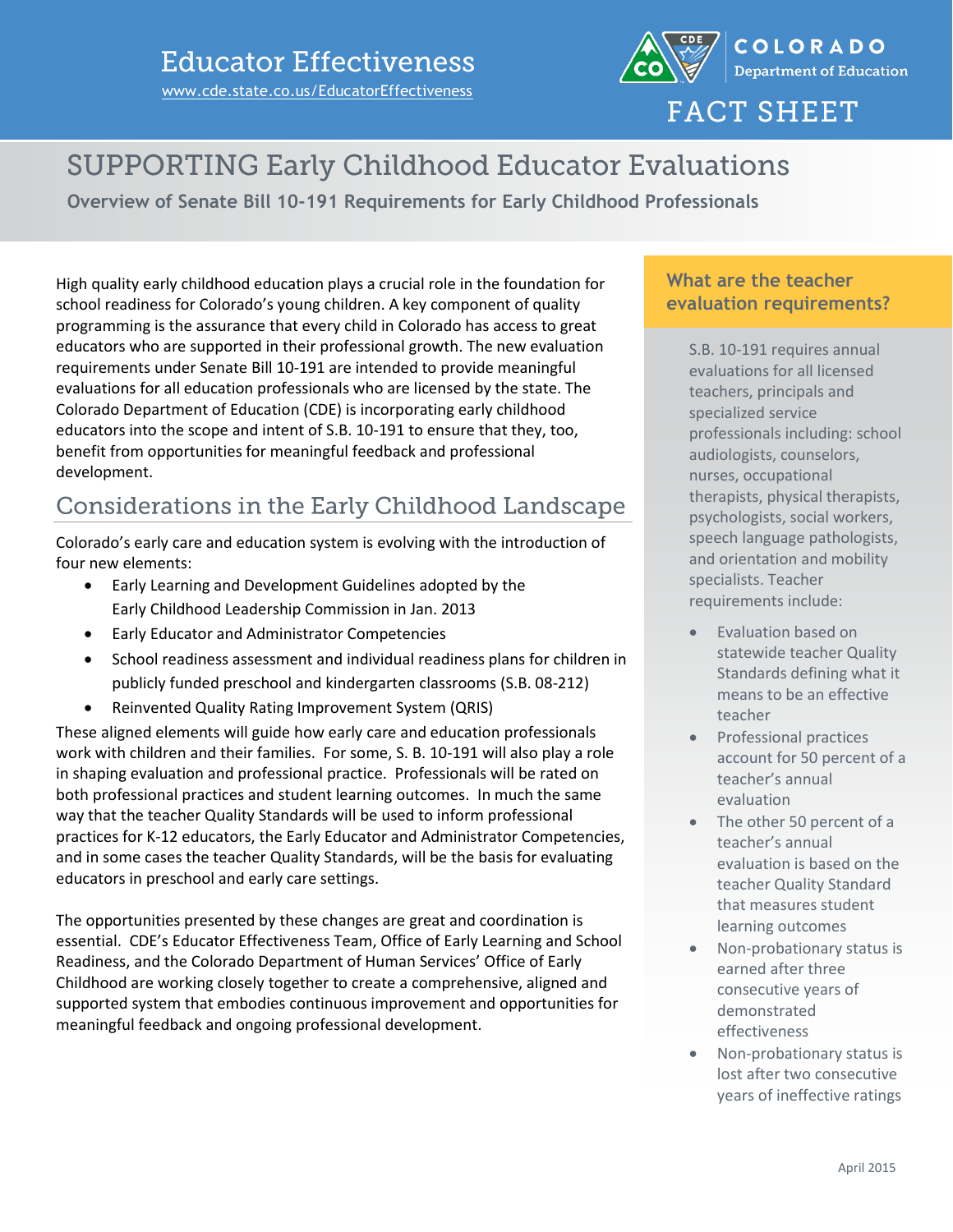## How do Early Childhood Educators fit into S.B. 10-191?

S.B. 10-191 applies to any early childhood educator (ECE) whose position requires a CDE license. This includes some, but not all ECEs. District or BOCES policies can have an impact on how ECE professionals are evaluated in accordance with S.B. 10-191 requirements. For example, if a district or BOCES requires a certain position to be licensed (that isn't required to be licensed by the state), then it is a district or BOCES decision if those professionals are evaluated under S.B. 10-191.

Categories of early childhood educators have differences in how S.B. 10-191 applies because of differences in requirements for professional educator licensing:

#### **Educators Serving Colorado Preschool Program Funded Children**

The Colorado Preschool Program (CPP) statute does not require educators serving preschoolers funded through CPP to be CDE licensed. Therefore, educators serving preschoolers funded through CPP do not fall under S.B. 10-191 requirements for evaluation. However, some school districts require that their preschool teachers be CDE licensed and in those cases, districts could decide whether S.B. 10-191 requirements would apply.

#### **Head Start Educators**

In addition to serving children funded through the Colorado Preschool Program and/or preschool special education, some school districts are also a Head Start grantee. This may include Early Head Start for infants and toddlers or a preschool level Head Start program. Head Start does not require that teachers or administrators be licensed through CDE, therefore S.B. 10-191 requirements for evaluation would not apply. However, the school district personnel policy may require a CDE licensed professional and in that case, districts could decide whether S.B. 10-191 requirements would apply. Likewise, if the Head Start teacher is also functioning as an Early Childhood Special Educator, they would be required to be licensed and therefore, S.B. 10-191 requirements would not apply.

#### **Early Childhood Special Education and Child Find**

Early Childhood special education services are typically delivered by a licensed Early Childhood Special Educator in accordance with a child's Individual Education Plan (IEP). These personnel may provide itinerant services only or may also be the classroom teacher. In either scenario, they are required to hold CDE licensure and S.B. 10-191 evaluation requirements apply. Child Find personnel are district employees who are responsible for screening and/or evaluating children birth to five years old when there is a concern about the child's development. Child Find's role is to identify whether or not a child has a developmental delay or disability that would qualify the child for early intervention (birthage three) or special education (ages three-five) services. Teams are made up of Child Find coordinators, early childhood special educators, and specialized service professionals (i.e., speech/language pathologists, occupational therapists, physical therapists, etc.). In large school districts, their role may be solely to screen and evaluate young children. In smaller districts, the coordinator or team members may also serve children with disabilities in the classroom. All Child Find team members must be licensed by CDE whether or not they also provide services in the classroom and therefore, S.B. 10-191 evaluation requirements apply.

#### **Early Childhood Coordinators**

Local early childhood coordinators wear many hats. These may include CPP coordinator, Child Find coordinator, Head Start education manager, assistant special education director and/or classroom teacher. While there is no state requirement that personnel functioning as coordinators be licensed, district personnel policy may require licensure. In this case, districts can decide whether S.B. 10-191 would apply. Additionally, coordinators who are also performing roles such as an Early Childhood special educator would be required to be licensed and S.B 10-191 requirements would apply.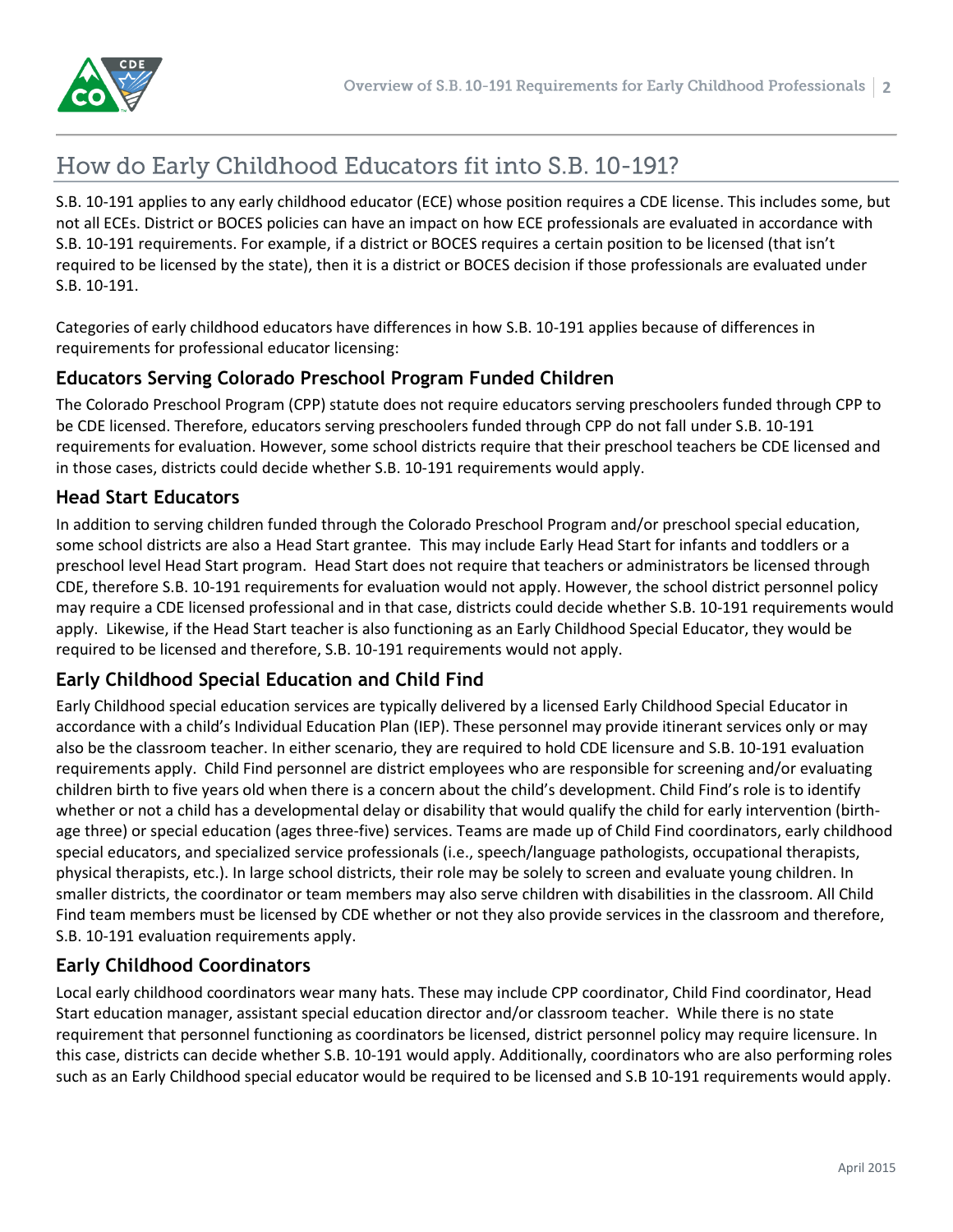

| <b>Role/Teacher Assignment</b>                                                                   | Is it required that the position be CDE licensed and<br>therefore S.B. 10-191 requirements apply? |
|--------------------------------------------------------------------------------------------------|---------------------------------------------------------------------------------------------------|
| Infant/toddler (birth-2 years) care provider                                                     | No. May be required by district or BOCES policy                                                   |
| Preschool (2 1/2 to 6 year-olds) educator                                                        | No. May be required by district or BOCES policy                                                   |
| Early Childhood special educator (lead teacher<br>or itinerant) (2 $\frac{1}{2}$ to 6 year-olds) | Yes                                                                                               |
| Early childhood coordinators                                                                     | No. May be required by district or BOCES policy                                                   |
| Head Start/Early Head Start educators                                                            | No. May be required by district if they are the Head<br>Start grantee                             |
| Kindergarten educators                                                                           | Yes                                                                                               |
| $\overline{1}^{st}$ - 3 <sup>rd</sup> grade educators                                            | Yes                                                                                               |

## Determining the Evaluative Differences for Early Childhood Educators,  $P-K$

Colorado school districts may choose to adopt the Colorado State Model Evaluation System, or create their own system that meets or exceeds the requirements in State Board rules. The State Council for Educator Effectiveness (SCEE) has recommended that early childhood education teachers be evaluated under the state model evaluation system using the teacher rubric. However, feedback from early childhood education stakeholders is being collected to ensure alignment to:

- The Colorado Early Learning and Development Guidelines
- Competencies for ECE
- Teacher Quality Standards and elements (the state model rubric)
- SCEE recommendations, State Board of Education rules and S.B. 10-191
- Colorado Quality Standards for early childhood care and education services

### **Early Childhood Educator Evaluation Process**

The evaluation process for ECE is similar to K-12 educators. However, since there are unique developmental considerations for young children, the evaluation process of these educators should look at student learning outcomes in both academic and developmental domains.

#### **Quality Standards and the Colorado State Model Evaluation System Teacher Rubric**

Like all teachers and principals, 50 percent of the evaluation for an ECE that falls within the scope of S.B. 10-191 will be based on statewide teacher Quality Standards and, if the district chooses, the state model's teacher rubric.

#### **Student Learning Outcomes**

CDE is working with early childhood professionals to give feedback o[n draft guidance](http://www.cde.state.co.us/EducatorEffectiveness/StudentGrowthGuide.asp) on what might be used to measure student learning outcomes (student growth). All domains across the developmental spectrum should be considered since there is a critical impact that developmental readiness and appropriateness has on student outcomes at the early